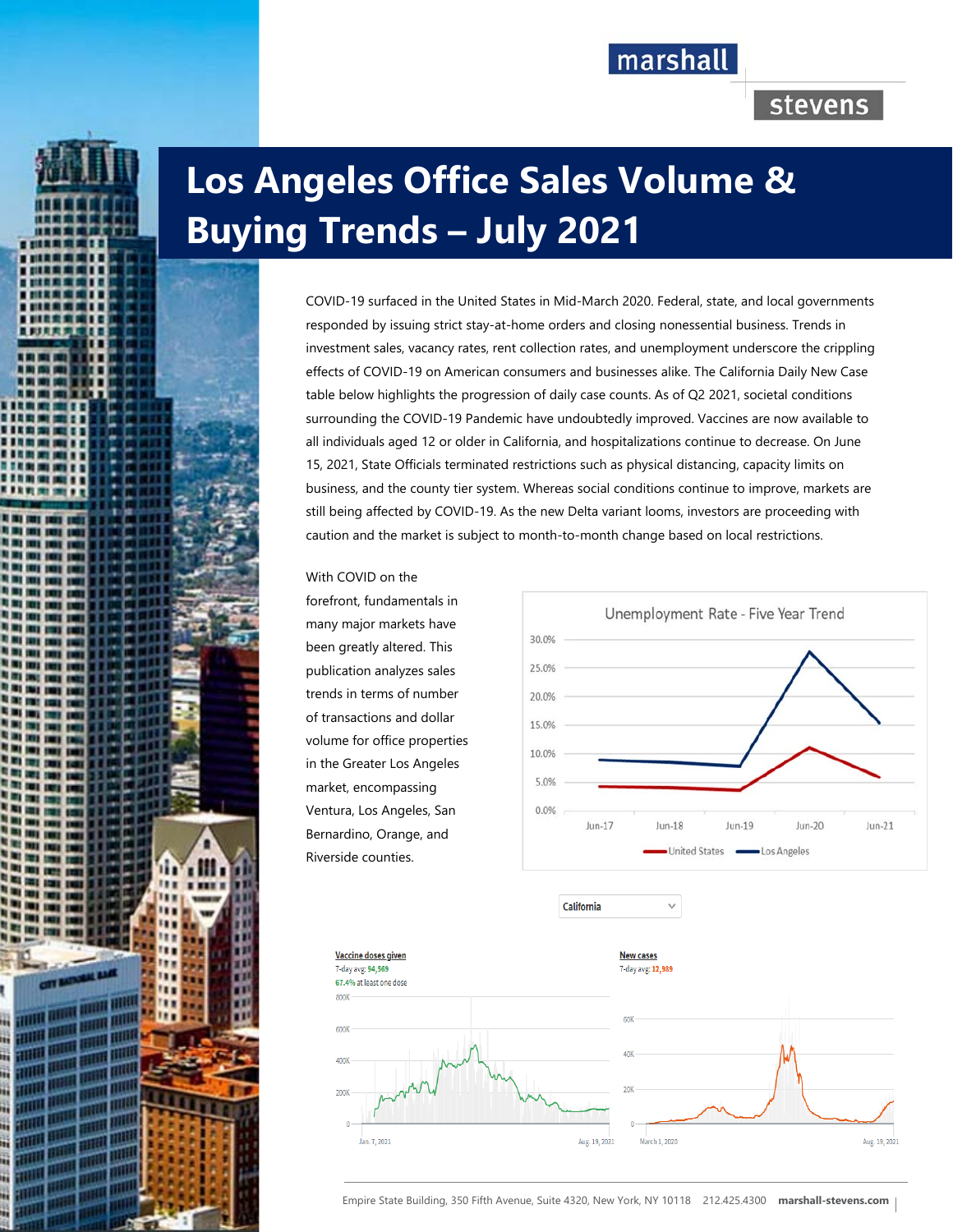### marshall

stevens

#### **Number of Sales Transactions**

- Parameters: Class A & B office investment sales in Los Angeles, segmented by price tranche.
- January 2019 March 2020- number of monthly transactions ranged from 17 to 35, averaging 25 per month.
- April 2020 March 2021- number of monthly transactions ranged from 14 to 34, averaging 20 per month.
- July 2021- 31 total transactions, representing an 8.8% decrease from June 2021 but still the fourth highest level in the analysis period
- Over analysis period 63.7% of transactions in the Up to \$10 million tranche.
- Over analysis period 18.2% of transactions in the \$10 to \$30 million tranche.
- Over the analysis period- 89.1% of total transactions in the three tranches under \$50 million.
- Over analysis period 4.5% of transactions in the over \$100 million tranche.



#### Los Angeles Office Class A & B - Number of Transactions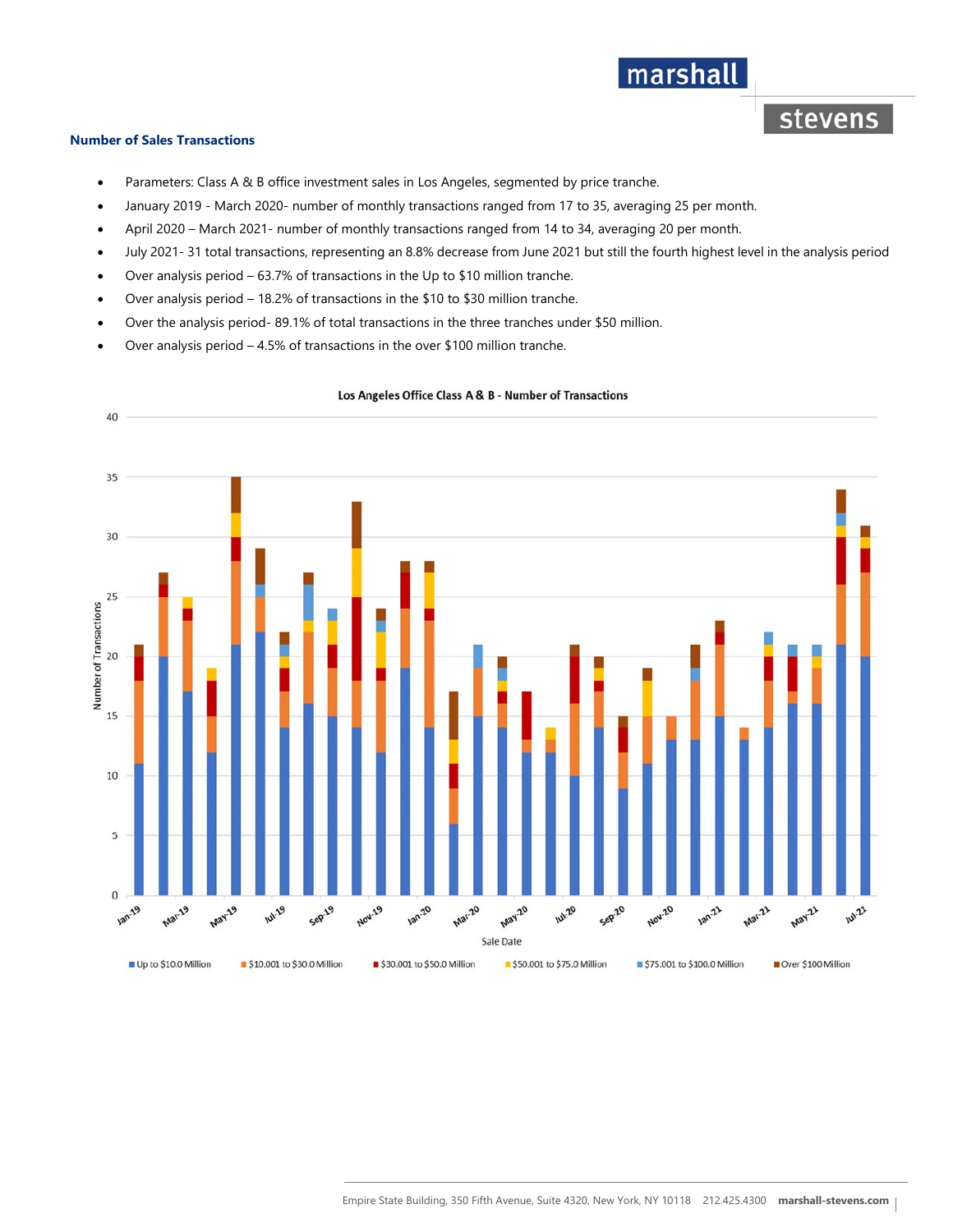## marshall

### stevens

#### **Dollar Volume of Sales Transactions**

In 2019, the average monthly sales volume was approximately \$741 million. Comparatively, the average monthly sales volume in 2020 was roughly \$480 million, reflecting a decrease of approximately 35.2%. Thus far in 2021, average monthly sales volume is roughly \$371 million, which represents 22.7% year-over-year decrease. We tracked the dollar volume of monthly sales by tranche as seen below.

| Total Dollar Volume - Los Angeles Office Class A & B |                 |                 |                |
|------------------------------------------------------|-----------------|-----------------|----------------|
| <b>YEAR</b>                                          | 2019            | 2020            | 2021 (Jan-Jul) |
| Min                                                  | \$210,574,428   | \$66,822,000    | \$65,010,000   |
| Max                                                  | \$1,479,816,000 | \$1,309,144,000 | \$750,711,500  |
| Average                                              | \$741,172,442   | \$480,256,686   | \$371,270,308  |
| % Difference                                         |                 | $-35.2%$        | $-22.7%$       |

Average sales volume from January 2019 to March 2020 was \$749,857,696.

- Average sales volume from April 2020 to July 2021 was \$375,511,016.
- July 2021 sales volume is the fourth highest level during the Covid-19 Pandemic
- After four months of no activity in the Over \$100 Million Tranche, both June and July 2021 had 2 sales in this category.



#### Los Angeles Office Class A & B- Total Sales Volume